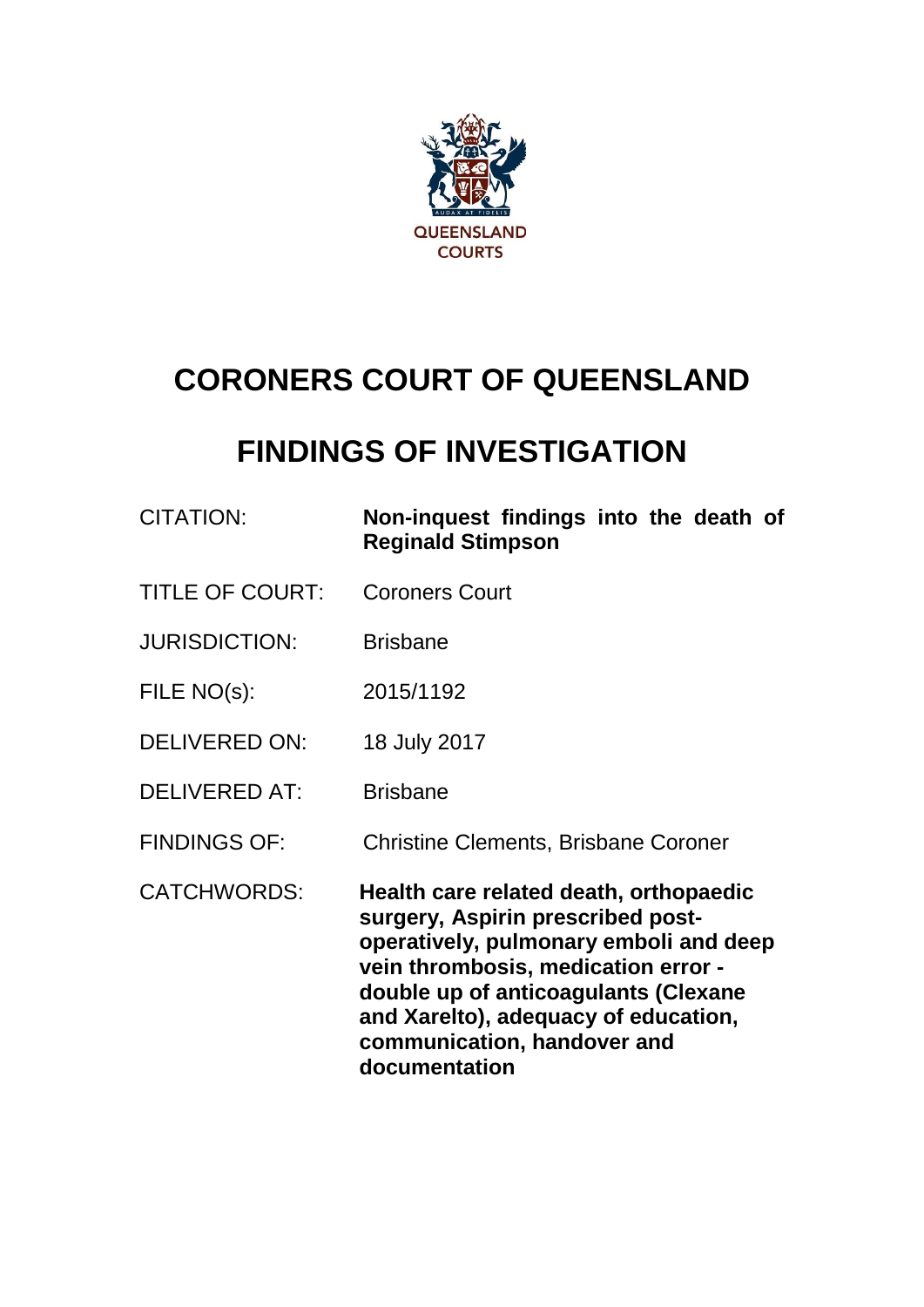# **Introduction**

- 1. Mr Stimpson was a 73 year old man who resided with his wife Colleen at 7 Wirraway Drive in Wilsonton Queensland. He had a past history of Alzheimer's dementia, hyperthyroidism and cancer of the left kidney with kidney removal in 2011. He had an episode of delirium after the kidney operation.
- 2. Mr Stimpson died unexpectedly at the St Andrews Hospital Toowoomba (the Hospital) on 27 March 2015. His death was therefore reported to the coroner as a health care related death.

# **Chronology of Events**

- 3. On 12 February 2015, Mr Stimpson was referred to an Orthopaedic Surgeon, Dr P for an opinion in relation to his bilateral knee pain and loss of mobility.
- 4. On 16 March 2015, Mr Stimpson was admitted to the hospital for an elective total knee replacement due to osteoarthritis. The operation took place on 17 March 2015 under a spinal anaesthetic. He was routinely admitted to the Intensive Care Unit (ICU) post-operatively.
- 5. Post operatively, Dr P prescribed Mr Stimpson with foot pumps, antibiotics and aspirin 300mg daily. Overnight he had an episode of decreased oxygenation and low blood pressure. This situation responded to oxygen via a non-rebreather mask and Intra Venous (IV) fluids. He had urinary retention and a catheter was inserted. Oral antibiotics were prescribed.
- 6. On 19 March he was noted to have developed a left lower lobe pneumonia. Chest physiotherapy was ordered and his antibiotics continued. He was discharged to the ward.
- 7. On 20 March 2015, Mr Stimpson showed signs of delirium and ongoing low oxygen saturations. He was sweaty and dehydrated. There were abnormal sounds in both lung bases (medium to coarse crackles) possibly due to infection. The Computed Tomographic Pulmonary Angiography report revealed pulmonary emboli in the upper lobes of both lungs. In the lower lobes of both lungs there were areas of lung collapse.
- 8. IV antibiotics were commenced (to cover possible pneumonia) and IV fluids were ordered to treat dehydration. Mr Stimpson was also commenced on subcutaneous Clexane 80mg twice a day (a form of heparin, an anticoagulant to treat the pulmonary emboli).
- 9. Between 21 March 2015 and 25 March 2015, Mr Stimpson continued to be medically reviewed. The progress notes indicate that his tachycardia resolved and he was mobilising with input from the physiotherapist. He continued on his current medical management with consideration to be given to commencing him on an oral anticoagulant.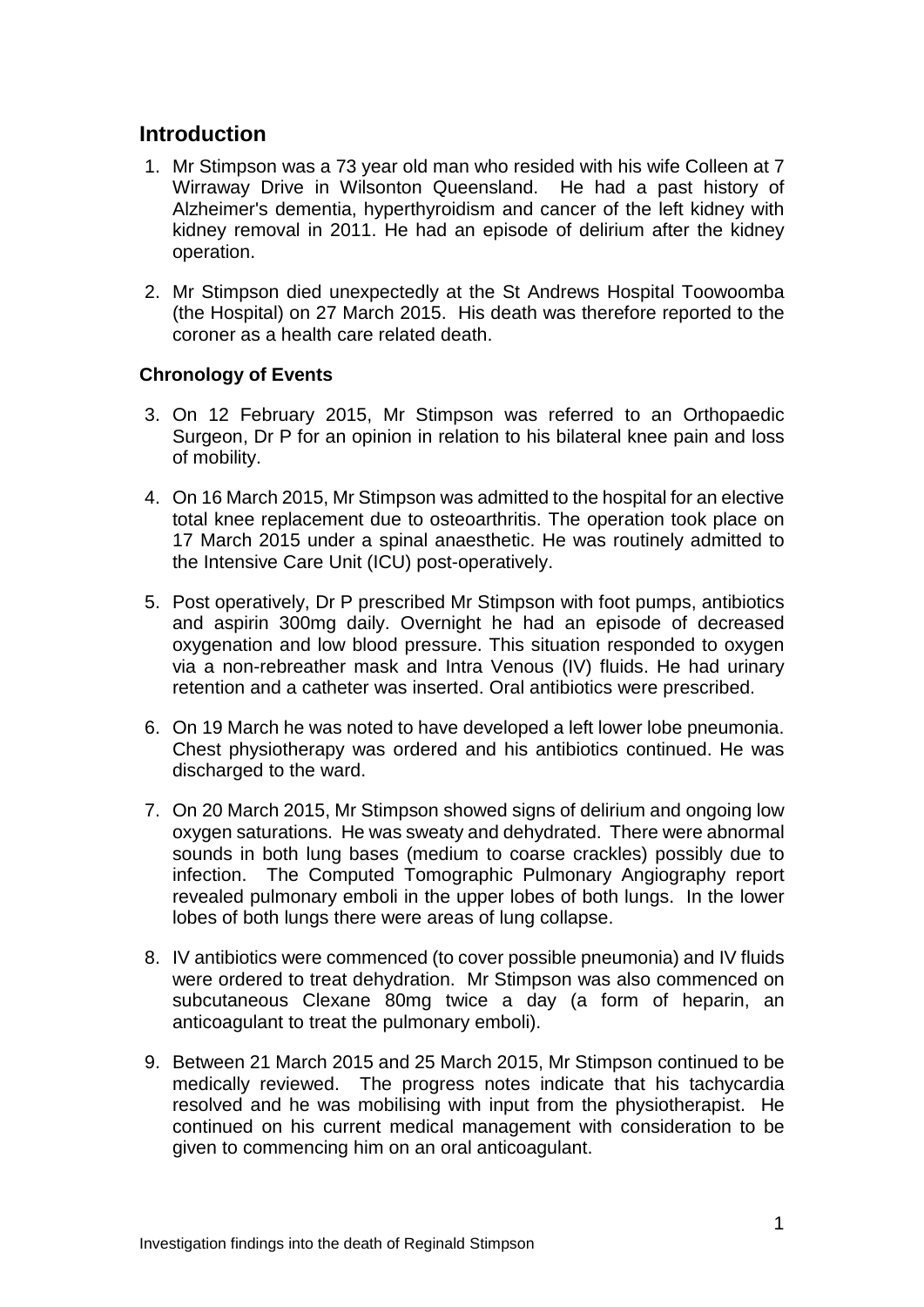- 10.On 26 March 2015, Dr B ordered the Clexane to be changed to oral Xarelto which is another type of anti-coagulant.
- 11.Dr B's rationale for changing Clexane to Xarelto was that the treatment of pulmonary embolism required anticoagulation for a period of three to six months. Dr B advised that it is standard practice to change from an injectable anti-coagulant (Clexane) to an oral anticoagulant (Xarelto) due to the period of time over which treatment is required.
- 12.The following process was in place at the time to communicate and document Mr Stimpson's change from Clexane to Xarelto:
	- Doctor to put single line through prescription;
	- Doctor to put single line through administration section;
	- Doctor to ensure next due doses are crossed out;
	- Doctor to write 'Cease' and date in administration section;
	- Doctor to document the change of orders in the clinical notes; and
	- Nursing staff to apply a 'Ceased' sticker to administration section of chart if aware of cancellation.
- 13.Dr B did document the change in the progress notes where she wrote *Clexane to Xarelto for 3/12*. Dr B also documented the Xarelto in the medication chart. However, Dr B overlooked ceasing the Clexane in the medication chart as outlined above.
- 14.At some time after 12:30 on 26 March 2015, Enrolled Endorsed Nurse (EEN) LC flagged Clexane in Mr Stimpson's medication chart. EEN LC had identified that, as a subcutaneous injection, Clexane was located in the treatment room and would therefore need to be given separately to the pills. Sometime later, Registered Nurse (RN), KB said she would assist by giving all of the treatment room medications which had been flagged for the patients. RN KB took the medication charts, including Mr Stimpson's, to do this.
- 15.At some time between 16:00 and 16:30, Nurse Unit Manager (NUM) JA recalls Dr B verbally advising her of the change to the anticoagulants for Mr Stimpson. The NUM recorded this advice on the 'surgical extra care day pathway' dated 26 March 2015 where she stated *anticoag as per Dr B*.
- 16.The NUM says that at the time of Mr Stimpson's death it was standard practice for information about changes to medication to be recorded on the surgical pathway. The NUM was aware that Clexane and Xarelto should not be given together.
- 17.NUM JA recalls attending training when Xarelto was first introduced at the Hospital. She says that the education was quite extensive, as the drug is used mainly for orthopaedic patients.
- 18.NUM JA acknowledged that she should have placed a *medication ceased* sticker in the medication chart for Clexane. Once Dr B informed her of this change, it would have been her standard practice to do so. NUM JA says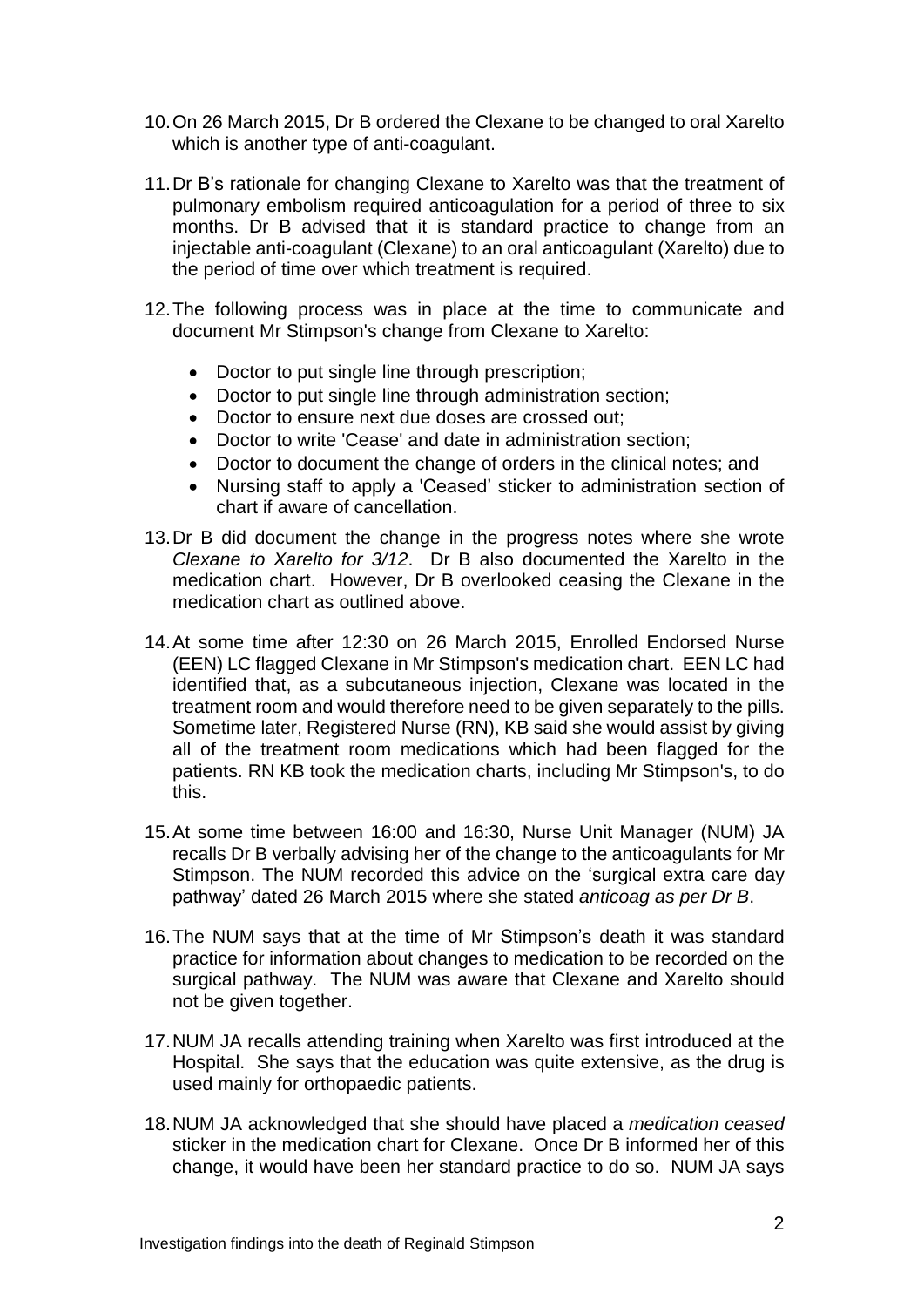that her workload including rounds with other doctors contributed to this being overlooked. She did not check the medication chart to see if the Clexane had been ceased because she assumed that Dr B had done so.

- 19.At 20:00 on 26 March 2015, 80mg of Clexane was administered by RN KB. Also at this time, 15mg of Xarelto was administered by EEN LC.
- 20.RN KB says that at the time of administering the Clexane, there was no line through the medication chart to indicate that the Clexane had been ceased. She did not read Mr Stimpson's progress notes which indicated that Dr B had ceased the Clexane.
- 21.RN KB says that a doctor does not always document a change of medication orders in the progress notes and sometimes just writes the change on the medication chart. She says that she relies upon what is contained in the medication chart.
- 22.RN KB knew Xarelto was a fairly new anticoagulant on the market but did not receive any education about it. She knew there was an overlap with Clexane and Warfarin until the patient's International Normalised Ratio<sup>1</sup> (INR) is at a certain level. She was under the impression that Clexane and Xarelto could be used together as is the case with Clexane and Warfarin. RN KB thought that the only difference between Xarelto and Warfarin was that regular blood tests with Xarelto were not required to check the INR.
- 23.Similarly, EEN LC had not attend the Xarelto education when that drug was first introduced. She did not work at the Hospital nor had she completed her nursing diploma at that time. She was not aware that Clexane and Xarelto are not supposed to be given together.
- 24.On 27 March 2015, RN AB was working a morning shift and preparing to give Mr Stimpson his medication. She says that she was not advised that Mr Stimpson's Clexane had been changed to Xarelto. There was no line through the Clexane on the medication chart to indicate that it had been ceased.
- 25.RN AB would have expected the change of medication, as documented in the progress notes, to be communicated to her during handover when she began the morning shift. However this information was not included in the handover. RN AB does not recall attending any education about Xarelto. She too was under the impression that the administration of Clexane and Xarelto could be overlapped as is the case with Clexane and Warfarin.
- 26.At 08:00 on 27 March 2015, 80mg of Clexane and 15mg of Xarelto was administered by RN AB.
- 27.At approximately 09:00 on 27 March 2015, Mr Stimpson was medically reviewed by the Registrar and a Consultant Physician. At this time, it was discovered that Mr Stimpson had received two inadvertent double-ups of

l

<sup>&</sup>lt;sup>1</sup> INR is a measure of how long it takes for blood to clot.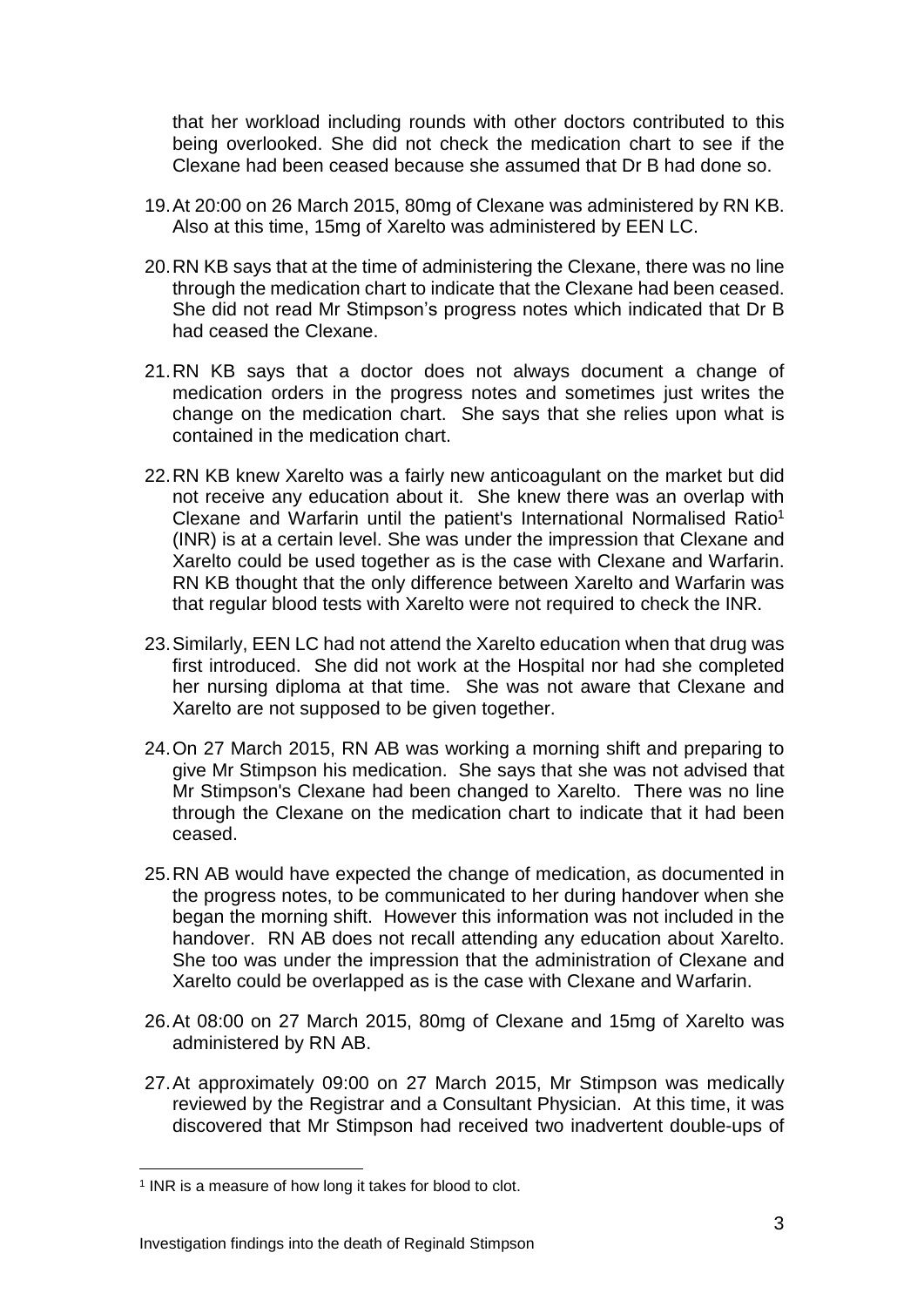Clexane and Xarelto. This consisted of one inadvertent double-up the evening prior and one inadvertent double-up that morning. The Clexane was immediately ceased by the Consultant.

- 28.The Registrar says that despite the inadvertent double-ups, Mr Stimpson seemed okay as he was walking around and talking. However she noticed that he was "not quite as bright". She suggested to the Consultant that they should keep an eye on him.
- 29.By 12:40, Mr Stimpson had become very agitated and was noted to have deteriorated significantly since the morning. The Consultant was notified. At 13:00, Mr Stimpson had become non responsive to verbal stimuli, was very agitated and had weakness in his right side. An oxygen mask was applied and a MET call made.
- 30.An urgent CT scan of Mr Stimpson's head showed a massive intracerebral haemorrhage which was incompatible with survival. He was provided with comfort measures and he died later that evening.

#### **The Autopsy Report**

- 31.On 8 April 2015, a full internal autopsy was performed by Forensic Pathologist Dr Rohan Samarasinghe. The autopsy report was finalised on 25 November 2016 and peer reviewed by Forensic Pathologist Dr Rebecca Williams.
- 32.The major observation at autopsy was intracerebral haemorrhage and left sided subdural haemorrhage, as confirmed by CT scans. It appeared that an intracerebral haematoma had drained into the subdural space through the left frontal lobe laterally. Specialist neuropathological examination was recommended however the brain was returned to the body prior to this examination in accordance with the family's wishes. There were no other significant areas of haemorrhage in the body.
- 33.No pulmonary thromboembolism was identified at post-mortem examination, as confirmed by histology. Occasional small blood clots were found within the left calf veins. Histology showed that some of these clots were a few days old.
- 34.There was no evidence of definite pneumonia. Histology showed only a microscopic focus of acute bronchiolitis (inflamed small airway). Histology of the lungs also showed the presence of scattered haemosiderin-laden macrophages throughout the lungs. This was consistent with previous pulmonary haemorrhages of unknown cause. It was noted that heart failure is one of the causes of previous pulmonary haemorrhages.
- 35.It was considered that although CT scan pattern of intracranial haemorrhage was non-specific, it was consistent with acute haemorrhage in the setting of significant coagulopathy.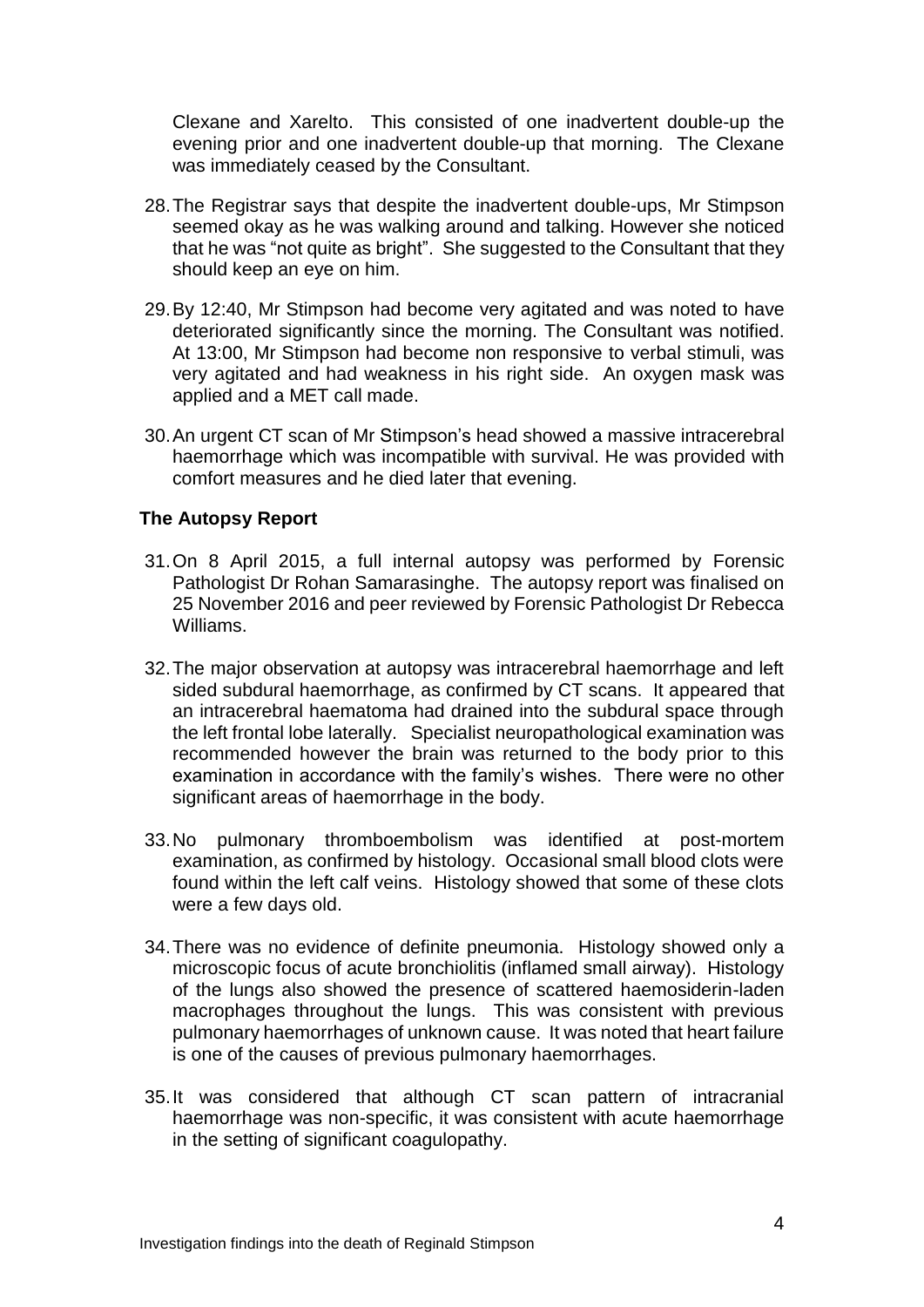- 36.Whilst the absence of pulmonary emboli at autopsy could be due to anticoagulant therapy, Dr Samarasinghe said it has been well documented that abnormal coagulation profile or thrombocytopenia is not rare in hospitalised patients who have symptoms consistent with acute pulmonary emboli described in the clinical history.
- 37.The thrombi (clots) in the left calf veins were considered to be the origin of pulmonary emboli described in the clinical history.
- 38.The cause of death was determined as:
	- 1(a) Acute intracranial haemorrhage, *due to or as a consequence of*;
	- 1(b) Coagulopathy, *due to or as a consequence of*;

1(c) Pulmonary embolism (anticoagulant therapy), *due to or as a consequence of*;

- 1(d) Deep vein thrombosis, *due to or as a consequence of*;
- 1(e) Osteoarthritis (elective total knee replacement).

#### **Clinical Forensic Medicine Unit Advice**

- 39.Following Mr Stimpson's death, advice was sought from Dr Don Buchanan, an independent clinician from the Clinical Forensic Medical Unit. Dr Buchanan advised that Mr Stimpson was not provided with prophylactic anti-coagulation post-operatively. Mr Stimpson developed pulmonary emboli and was then provided therapeutic (i.e. treatment doses) of Clexane.
- 40.Dr Buchanan made reference to the National Health and Medical Research Council Guidelines (the NHMRC Guidelines'. The NHMRC Guidelines recommend low molecular weight heparin or medications such as Xarelto, but not aspirin as the sole pharmacological agent for thromboprophylaxis following total knee replacement.

#### **Root Cause Analysis**

- 41.Following Mr Stimpson's death, the Hospital commissioned a root cause analysis (RCA) pursuant to the *Hospital and Health Boards Act 2011*. This is a systemic analysis of what happened and why and is designed to make recommendations to prevent adverse health outcomes from happening again. It is not aimed at apportioning blame or determining liability. Nor is it an investigation of an individual clinician's professional competence. It is conducted by a review team who had no involvement in the patient's care.
- 42.A number of causal factors were identified by the RCA team. These can be summarised as follows:
	- Nursing staff lack of knowledge about novel anticoagulants;
	- Two medication charts for anticoagulants meant the Physician did not see the Clexane order had not been cancelled;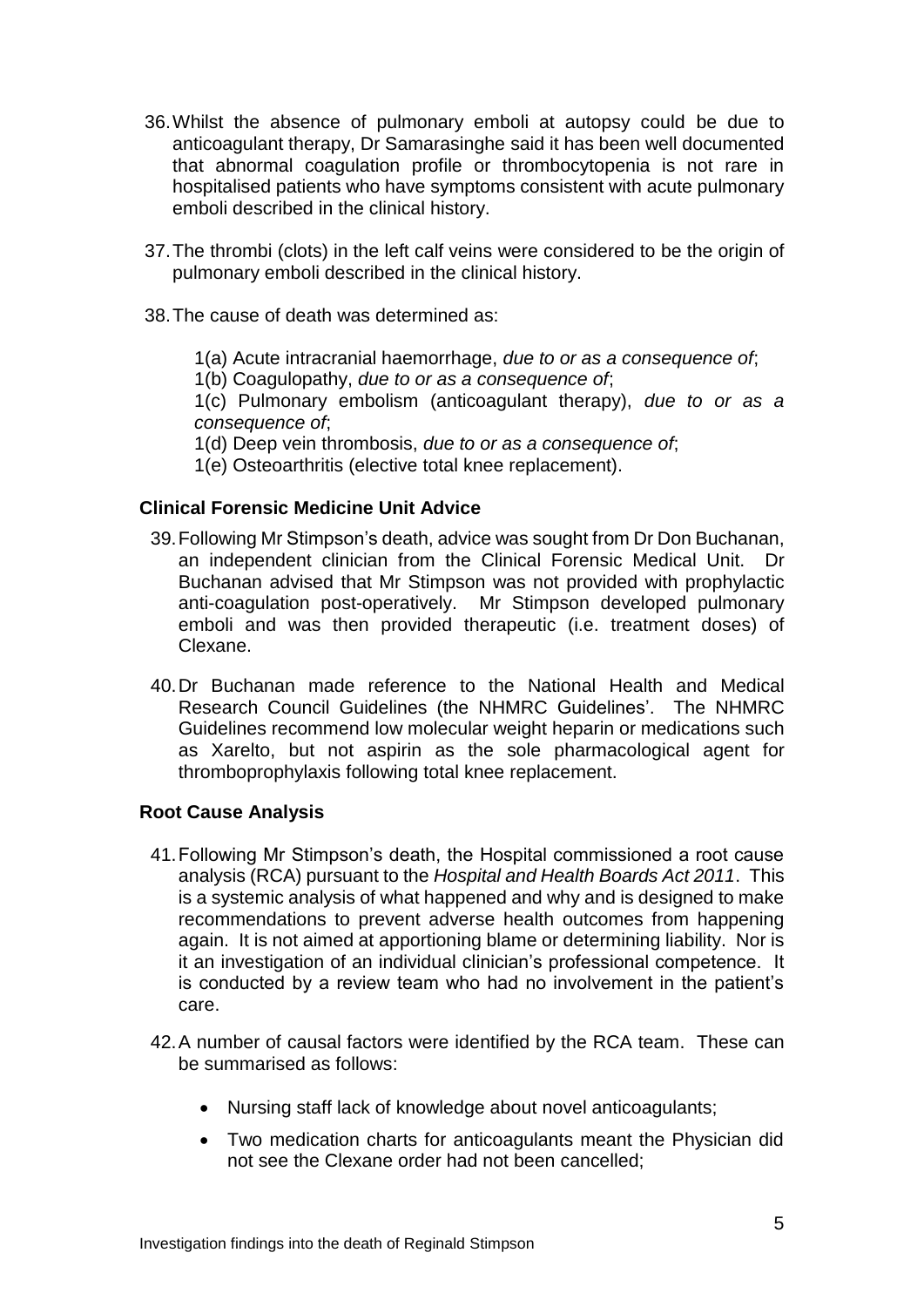- Split nursing responsibilities for administration of oral and subcutaneous medications;
- Lack of communication with Mr Stimson's family of development of confusion/ dementia;
- Inadequate Physician handover and documentation;
- Lack of a post-operative surgical complication clinical pathway meant Mr Stimpson continued on a pathway which did not consider the post-operative Pulmonary Embolus complication;
- Delay in escalation of care;
- Availability of extra ampoules of Clexane 80mg meant Pharmacy did not flag possible overlap of anticoagulants;
- Due to ongoing symptoms of hypoxia and tachycardia Mr Stimpson would have been observed more effectively by remaining in the ICU;
- Inadequate education in relation to Xarelto and no review of the medication charts occurred;
- Current Venous Thromboembolism (VTE) risk assessment tool was more relevant to medical patients and orthopaedic surgeons only consider high risk if history of a previous VTE; and
- 'High risk medication policy' was only in draft format.
- 43.The RCA team made fifteen recommendations for improvement. All of the suggested recommendations were accepted for implementation by the Hospital's management.

#### **Root Cause Analysis Outcomes**

- 44.The Hospital provided information about the implementation of the recommendations made by the RCA team. Extensive supporting documentation to demonstrate implementation of the recommendations was provided. This included copies of new policies and forms, training attendance sheets and communiques with staff.
- 45.The Hospital advised that the correct process for cancelling medications was communicated to Visiting Medical Officer (VMO) groups at the Hospital on 15 July 2015. This was accompanied by an example of a medication chart with a correctly cancelled medication.

#### *Recommendation 1 - Physician group to review Clinician Handover and documentation*

46.On 27 April 2015, the Hospital's Chief Executive sent a letter to the General Physicians Group requesting that they review their Clinical Handover and documentation processes. As a result, a 'Medical Consultation' handover form was developed and is now in use. This records (among other things) relevant history; inactive co-morbidity; current treatment (i.e medications);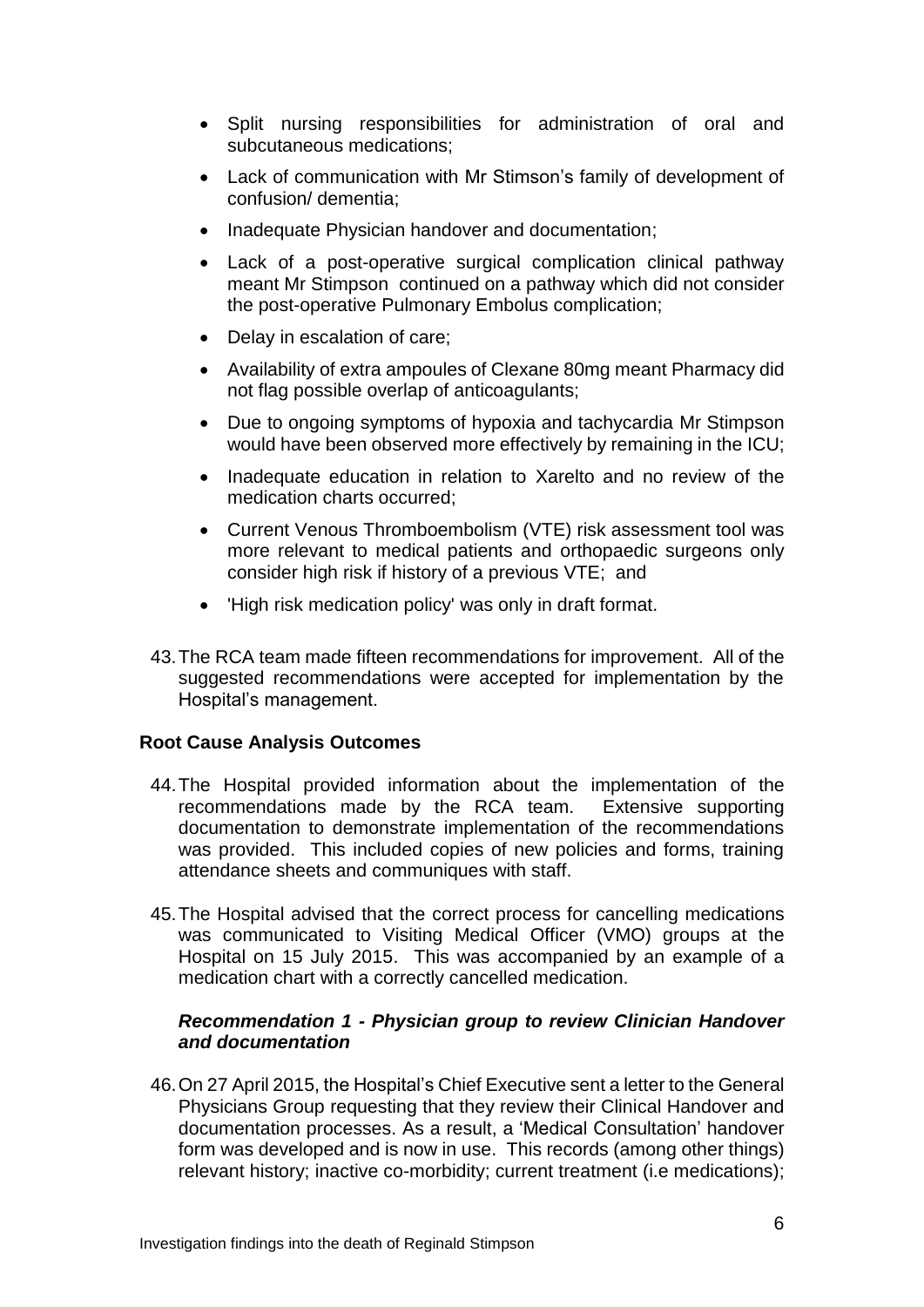physical examination (i.e. blood pressure, heart rate; temperature); assessment and recommendations.

# *Recommendation 2 - Implement nursing staff education sessions on novel anticoagulants hospital-wide*

- 47.The Hospital advised that education sessions on novel anticoagulants were conducted on 6 May 2015 and 14 May 2015 for the orthopaedic ward where the incident occurred. Further sessions were delivered on 2 March 2016, 9 March 2016, 16 March 2016, 23 March 2016, 27 April 2016 and 4 May 2016 for all nursing staff.
- 48.These sessions focussed on the types of anticoagulants available, indications, contraindications, adverse effects, prescribing, administering and supply as well as specific risks.
- 49.On 12 July 2016, a nursing grand rounds presentation on anticoagulants was delivered. This focussed on use of oral anticoagulants, identifying when and which anticoagulants can be given together and reinforcement of the 'Traffic Light Medication Process'.
- 50.On 27 July 2016, a Grand Rounds session was delivered for medical, nursing and allied health staff. This session covered the benefits of anticoagulants, safe prescribing and appropriate administration, what can go wrong and examples of near misses as well as medication safety suggestions and improvements.
- 51.The Hospital advised that regular sessions on high risk medications, including novel anticoagulants, will be scheduled in the 2017 Hospital inservice calendar.

# *Recommendation 3 - Revise nursing medication competency to include novel anticoagulant related questions*

- 52.A High Risk Medication Management online medication competency was developed in late 2016. This will be introduced for all nursing staff during their 2017 annual medication competency completion.
- 53.Education about anticoagulants is included during the clinical orientation day. Attendees are provided with a table providing guidance on converting between anticoagulants utilised. An A3 laminated version of the table is located in all ward treatment rooms. An A4 copy is contained in all medication charts.

# *Recommendation 4: Nursing staff involved in any medication errors to complete NPS medication package online*

54.In 2016 the Hospital introduced the 'NPS Medicinewise' online competency hospital-wide for nursing staff to complete annually. This is in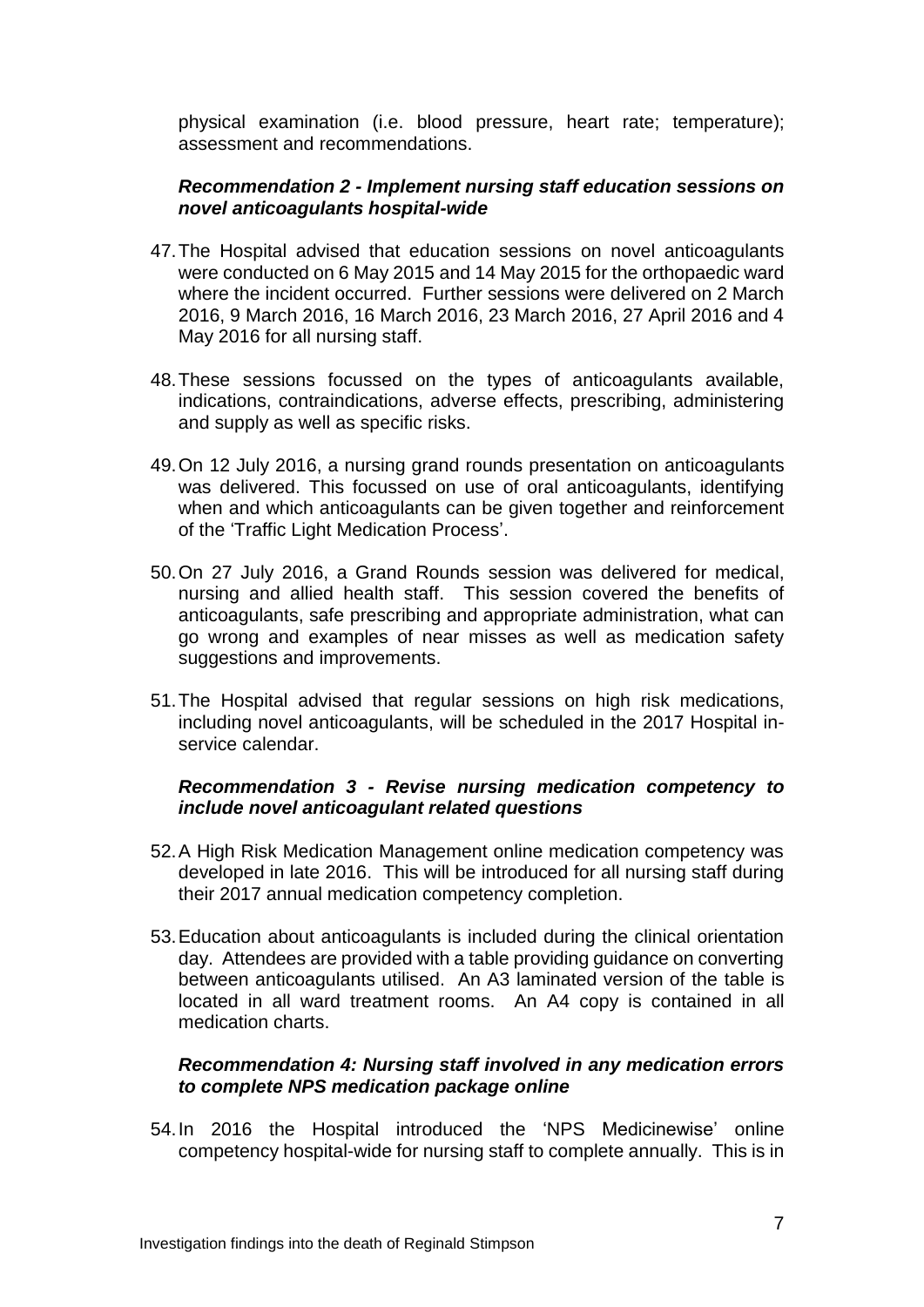addition to the regular Hospital medication online competency which included formulae calculations.

- 55.The Hospital advised that the '*Traffic light non-compliance and high risk medication incident review policy* ('Policy PM44') was developed and approved in July 2016.
- 56.Policy PM44 implements a new process whereby nursing staff involved in a medication incident involving non-compliance with the traffic light system or a high risk drug, also complete a Medication Incident Review Form.
- 57.Relevant nursing staff involved with Mr Stimpson's care also provided Coroners Court of Queensland with evidence (certificates of completion) that they had completed the NPS Medicinewise education in relation to medication safety.

### *Recommendation 5: Include 'checking when two drugs with same indication prescribed' in the Traffic Light Medication Safety System*

- 58.On 16 April 2015 the new *'Traffic light medication safety system and medication administration checking processes policy'* ('Policy PM34') was circulated.
- 59.The Policy PM34 sets out a number of requirements applicable to all nursing staff when administering all medications. Some of the key requirements include that nursing staff:
	- Check patient observations;
	- Check it is the right patient:
	- Check it is the right documentation;
	- Check it is the right medication;
	- Check it is the right dose;
	- Check it is the right route (Oral, IV or other);
	- Look up the medication if the action is not known; and
	- If two drugs have the same/ similar indication, check that both are to be given.
- 60.Multiple Traffic Light Medication Safety System posters which target nursing staff and patients were also developed. These are now located in every patient room, ward treatment rooms and on medication trolleys.

#### *Recommendation 6: Review the inpatient medication chart and consider putting all anticoagulants in the same flagged area near current Warfarin order*

61.The Hospital reviewed the medication chart and decided to separate the chart into two. One for anticoagulants and antiplatelet therapy and one for Heparin infusions with the heparin infusion guidelines.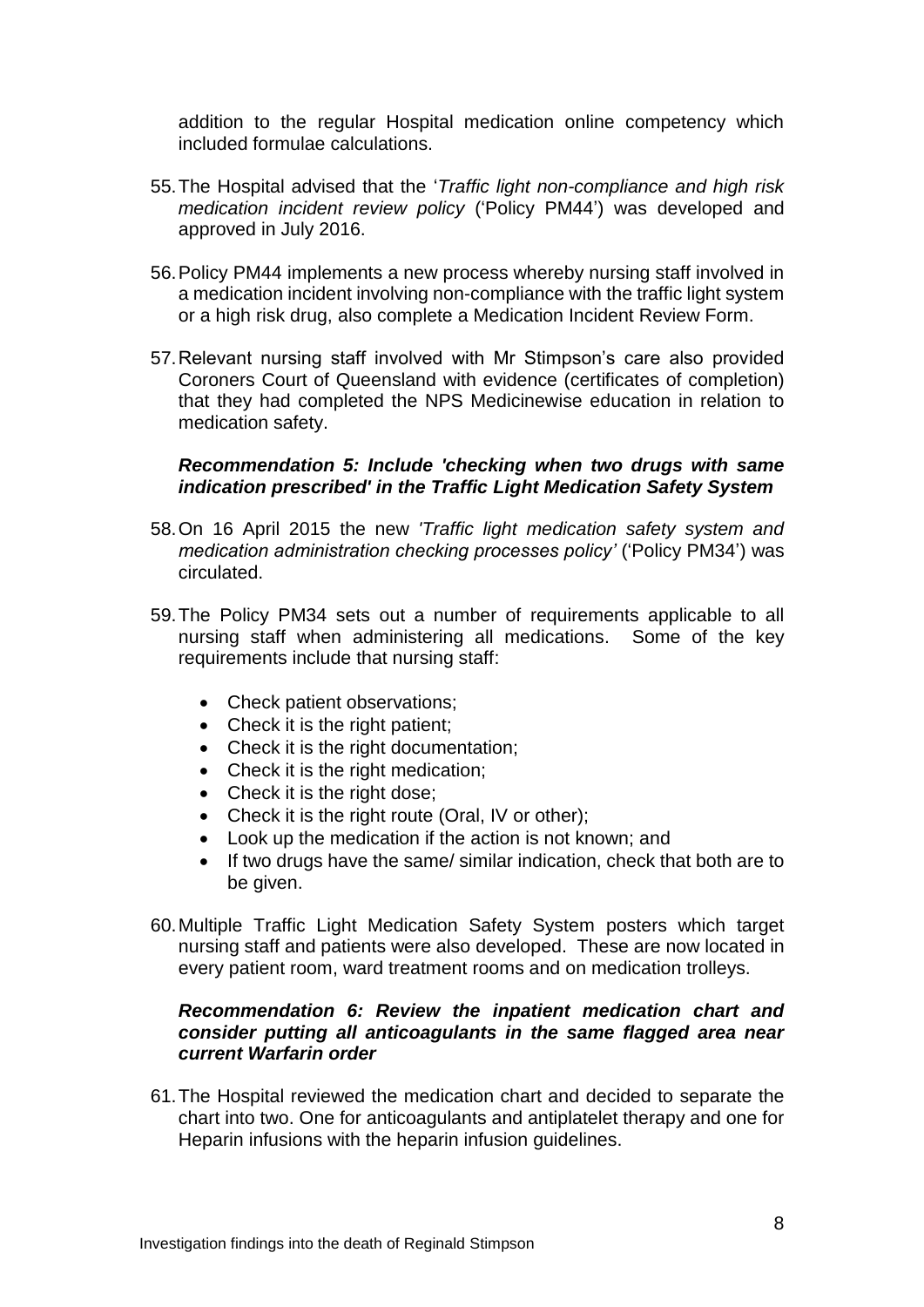#### *Recommendation 7: Introduce process where one nurse, whether the RN or the EEN, completes the full round and administers all drugs for each patient during that round. Round only involves patients allocated to that nursing team*

- 62.In 2015, a new policy '*Medication Round Procedure'* (Policy PM35) was approved and implemented. This requires RN's or EEN's to complete the administration of all medications for all patients within their allocated patient group during any one round. It also requires nursing leadership to ensure there are sufficient staff to provide support during medication rounds and minimise staff interruptions during these periods.
- 63.The Hospital advised that there has been no further medication incidents involving an overlap or misinterpretation since Mr Stimpson's death.

# *Recommendation 8: Develop and implement a Cognitive Impairment risk assessment tool which has triggers in place to ensure that family/next of kin are notified of issues when a patient is cognitively impaired*

64.A '*Cognitive Screening Tool'* was finalised in May 2016 and has been introduced Hospital-wide for all patients. This tool assesses a patient's cognitive function depending on their ability to answer key questions (what is the date, what year is it, etc.). For patients with a low score (0-4) patients will be re-assessed if they become confused or disorientated. For those with a medium score (5-8), continued monitoring is required along with a re-assessment 24 hours post hospitalisation. For those with a high score (9-15), certain recommendations for care are to be followed. These include ensuring the patient is highly visible in bed, consideration of a nurse special and encouraging family members to stay overnight.

# *Recommendation 9: Review current surgical Clinical Pathways and develop a surgical post-operative complication clinical pathway. Develop policies and procedures to ensure patients who develop complications are changed to the appropriate clinical pathway*

65.A surgical *'Post-Op Complications Pathway'* was developed and approved and introduced in 2016. This is divided into morning, afternoon and night shift and addresses areas of nutrition, hygiene, toileting, discharge planning and outcomes.

### *Recommendation 10: Educate all nursing staff to complete regular observation of vital signs overnight, particularly when any abnormal vital sign readings have been noted. Nursing staff to escalate care via a MET call when applicable*

66.On 27 April 2015, the Director of Clinical Services sent a memorandum to all nursing staff requesting they re-familiarise themselves with the following Hospital policies: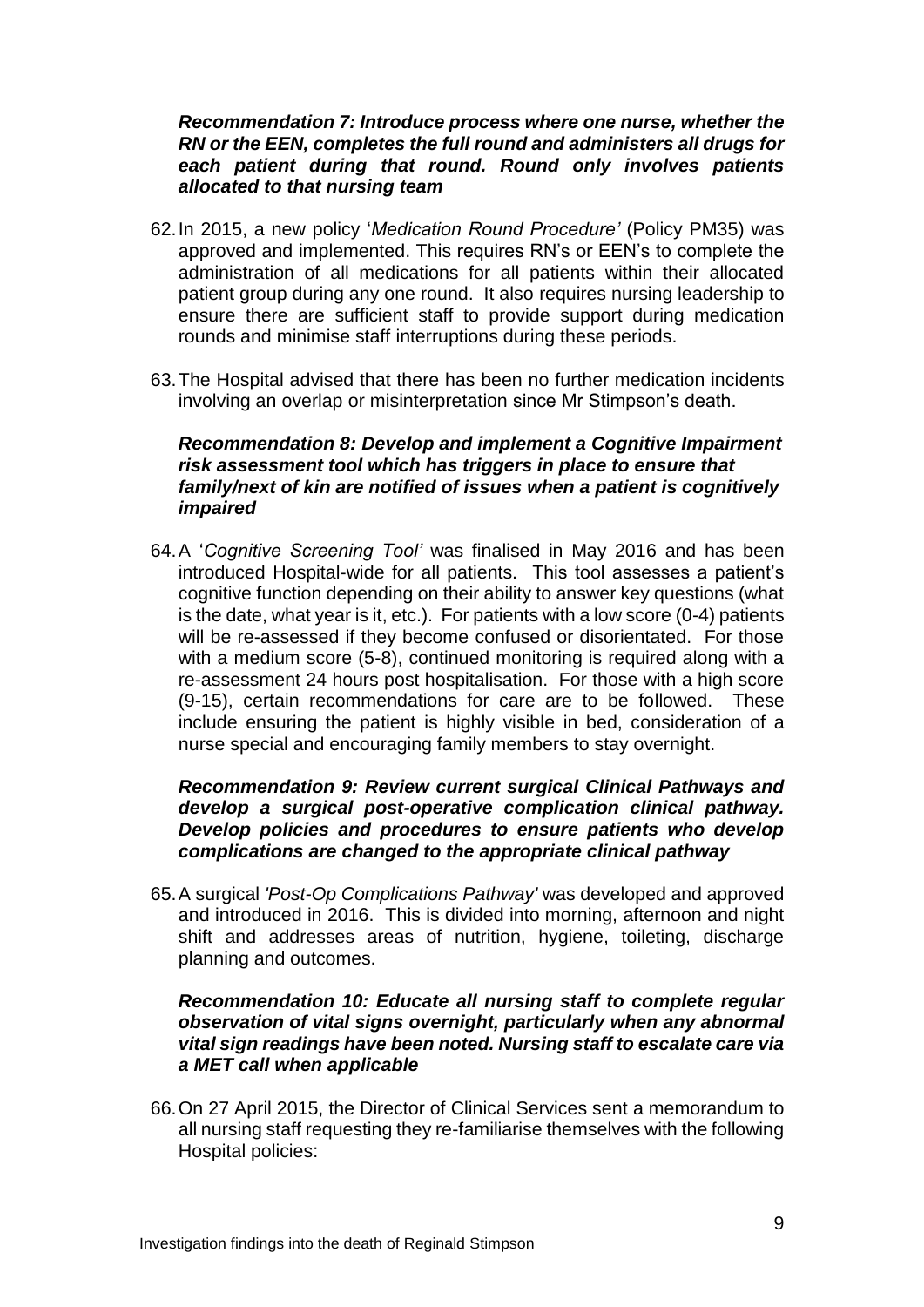- '*Assessment and Documentation of Vital signs'*; and
- '*Escalation of the patient experiencing clinical deterioration*'.

### *Recommendation 11: Implement process where high risk drugs, including anticoagulants, are not to be stored in ward areas as extra stock. Un-used high risk drugs are to be returned to Pharmacy*

67.The Hospital advised that the Policy PM44 was revised to provide that high risk drugs are not to be stored as extra stock on the ward. The high risk medication register is now also reviewed as part of the standing agenda at Pharmacy Management Committee meetings.

# *Recommendation 12: Intensive Care Unit reviews its stepdown/discharge criteria for unwell patients no longer requiring ICU level care*

68.This recommendation was considered by Critical Care Forum intensivists. A determination was made that the current step down criteria for unwell patients remained appropriate and did not need revision.

### *Recommendation 13: Pharmacy to review process for high risk drug education*

69.The Hospital advised that this recommendation had already been implemented by the Pharmacy provider (EPIC Pharmacy) immediately after the events involving Mr Stimpson. This information was also included in Policy PM34.

# *Recommendation 14: Review VTE risk assessment tool to consider surgical high risk factors, while still complying with the best practice guidelines from the NHMRC*

70.The Hospital reported that the VTE risk assessment tool had been revised to include VTE surgical risk assessment and VTE medical risk assessment forms. These forms were finalised in June 2015 and have been in use since Mr Stimpson's death.

#### *Recommendation 15: Review and implement the 'High Risk Medication Policy' and communicate policy to all nursing staff*

71.Policy PM44 was approved at the Pharmacy Management Committee in May 2015. It was then circulated to all clinical staff and made available on the intranet for access by all staff.

# **Response from Orthopaedic Surgeon**

72.During the investigation, Dr P, the Orthopaedic Surgeon involved with Mr Stimpson's care, was given an opportunity to respond to the advice from Dr Buchanan about his anticoagulation management.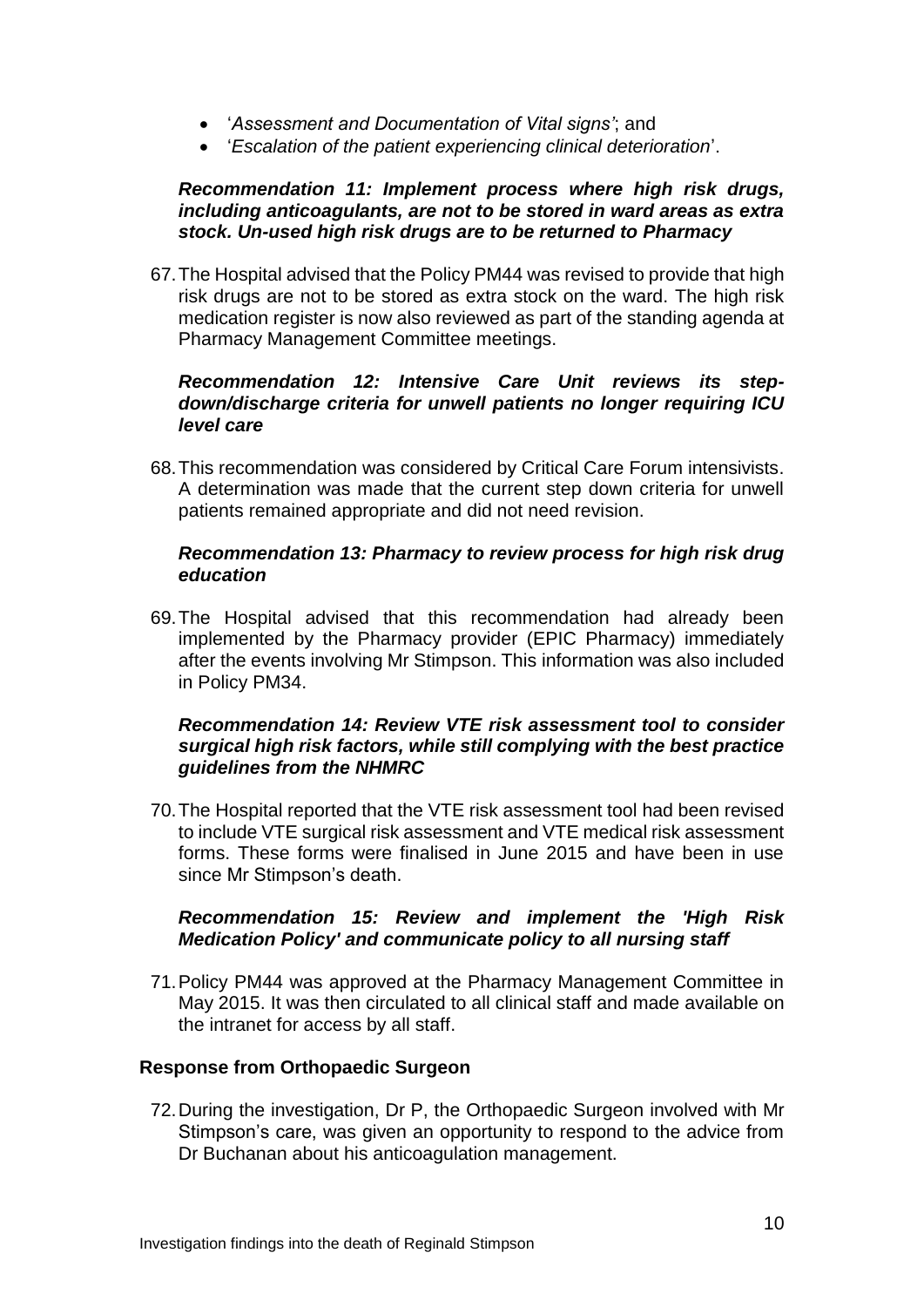- 73.Dr P stated that when he first saw Mr Stimpson on 23 February 2015, he did not have a history of venous thromboembolic disease in the past and there was no family history of this. Dr P advises that the standard prophylactic measures to prevent Deep Vein Thrombosis (DVT) after a total hip and knee arthroplasty include 'physical' means such as foot pump and multimodal pain management to allow early mobilisation of the patient and 'pharmacoprophylaxis'.
- 74.Dr P followed the guidelines of the Arthroplasty Society of Australia for VTE prophylaxis for hip and knee arthroplasty from 2010 (AAS Guidelines).
- 75.Dr P stated that Mr Stimpson did not have any of the following conditions to be classified as 'increased risk of PE' under the AAS guidelines:
	- Previous documented history of PE;
	- Previous documented history of other thrombo embolic events;
	- Maintenance treatment with anticoagulants:
	- Limitation to mobility that would impair early adequate mobilisation post-surgery;
	- Known hypercoagulable status;
	- Documented family history of PE;
	- Marked obesity, smoking, venous stasis, insulin dependent diabetes mellitus, concomitant fracture;
	- Hormone replacement therapy or on oral contraceptive; and
	- Any event that limits mobility during peri-operative period.
- 76.Dr P considered Mr Stimpson a 'low risk of VTE'. Aspirin was recommended (as per the AAS Guidelines) and was therefore prescribed. He advises that the NHMRC Guidelines for the prevention of VTE was published in 2009 and has not been revised since.
- 77. Dr P referred to two International publications<sup>2</sup> to support his views that Aspirin and mobile compression devices were appropriate for Mr Stimpson.

#### **The Hospital's views about VTE risk and post-operative prophylactic anticoagulation**

- 78.At the time, the Hospital considered Mr Stimpson to be at high risk of thromboembolism based on the VTE risk assessment tool completed at his admission.
- 79.The VTE risk assessment tool was developed based on the NHMRC Guidelines which considered Mr Stimpson's age >60 a risk in itself. The

l 2 '*Prevention of Venous Thromboembolism in Orthopaedic Surgery Patients'*, Antithrombotic Therapy and Prevention of Thrombosis, 9<sup>th</sup> ed: American College of Chest Physicians Evidence – Based Clinical Practice Guidelines 2012

Editorial, *Thromboprophylaxis for Patients Undergoing Joint Replacement'* Bone and Joint Journal, RL Barrack, Washington School of Medicine, St Louis, United States, January 2014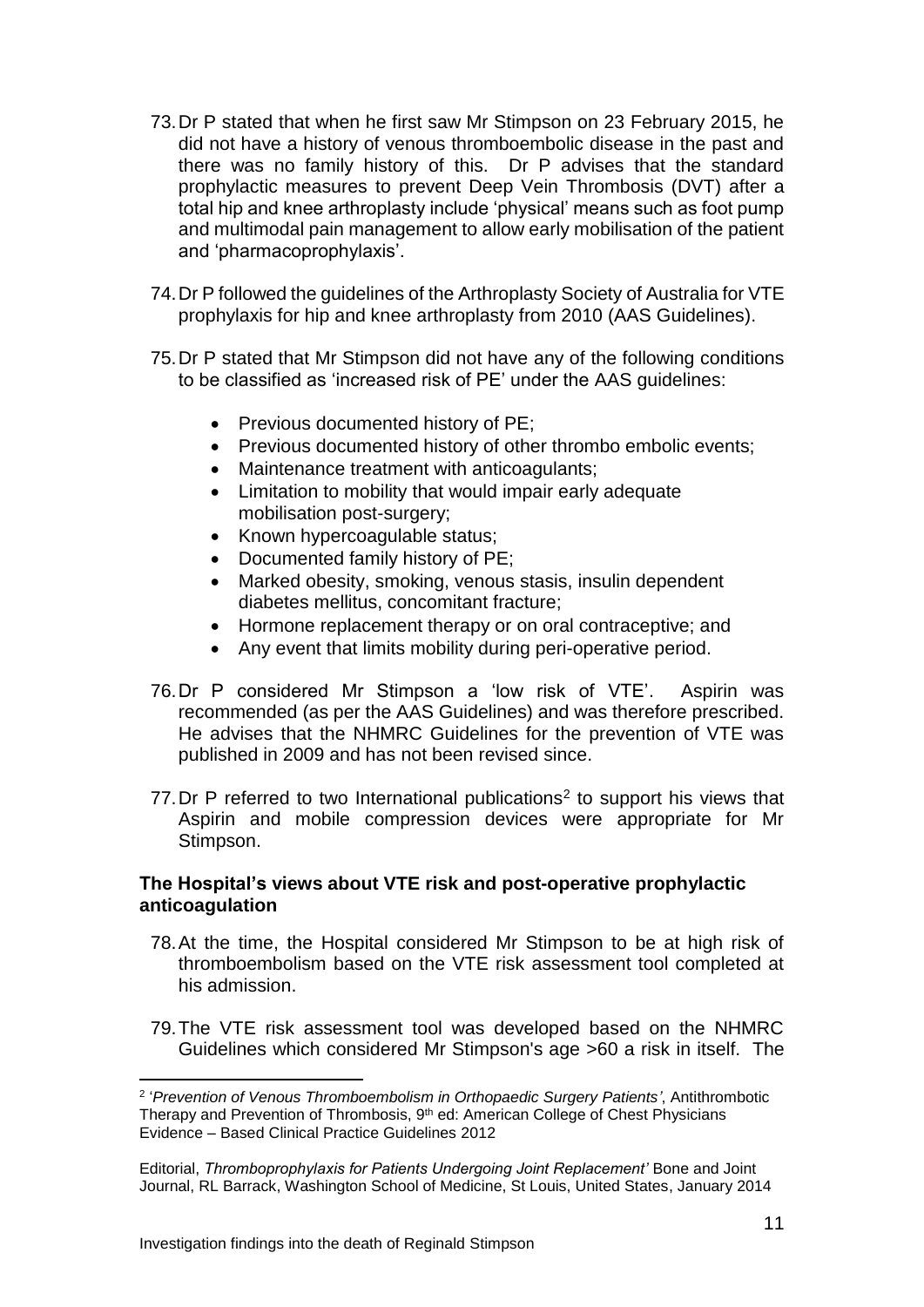Hospital does not utilise the Australian Arthroplasty Society (AAS) guidelines for VTE prophylaxis referenced by Dr P.

- 80.The Hospital considers Heparin to be appropriate VTE prophylaxis for patients undergoing total knee and hip replacements. The Hospital does not provide advice to Visiting Medical Officers (VMO's) such as Dr P, regarding which VTE prophylactic drug they must prescribe. VMOs are not employed by the Hospital and therefore the Hospital does not have the ability to direct VMO's to prescribe a certain type of VTE prophylaxis.
- 81.However, VMOs are credentialed to have visiting and admitting privileges. VMO credentialing papers support the VMO being required to comply with the hospital medical bylaws as follows: *'Accredited Practitioners must comply with all policies and procedures (including amendments) adopted by the Hospital Board from time to time*'.
- 82.The Hospital's VTE Prophylaxis Policy recommends the use of research supported 'subcutaneous low-dose unfractionated heparin, low molecular weight heparin and the pentasaccharide fondaparinux for preventing VTE.
- 83.The Hospital advised that during the period 1 17 March 2017, a hospitalwide VTE audit was carried out. This examined the appropriateness of VTE prophylactic prescribing within a retrospective sample of admissions categorised at a high risk of a VTE. Data was collected from a sample of 61 surgical and medical patients that were admitted in February 2017.
- 84.The audit report was tabled at the SATH Pharmacy Management Committee (Committee) meeting on 27 April 2017 and the Committee is now reviewing the VTA risk assessment tool.
- 85.The results of the hospital-wide VTE audit, a copy of the revised VTE Prophylaxis Policy and/or assessment tool will be sent to all VMOs at the Hospital. This will be accompanied by an individual letter encouraging appropriate prescription of prophylaxis in accordance with Hospital policy.

# **Conclusion**

- 86.Health care related deaths such as Mr Stimpson's are often multifactorial, involving a combination of system and human errors. The correct procedure to cancel the Clexane in Mr Stimpson's chart was not followed by both the medical and nursing personnel. There was inadequate communication and hand over about the change in medication between medical and nursing staff. Nursing staff administering the Clexane and Xarelto were not aware they the two drugs could not be given together because they had not received appropriate training and education.
- 87.The Hospital undertook a significant review of its policies and procedures following Mr Stimpson's death. This was part of the RCA process. A separate anticoagulation medication chart has now been implemented by the Hospital. The correct process for cancelling medications was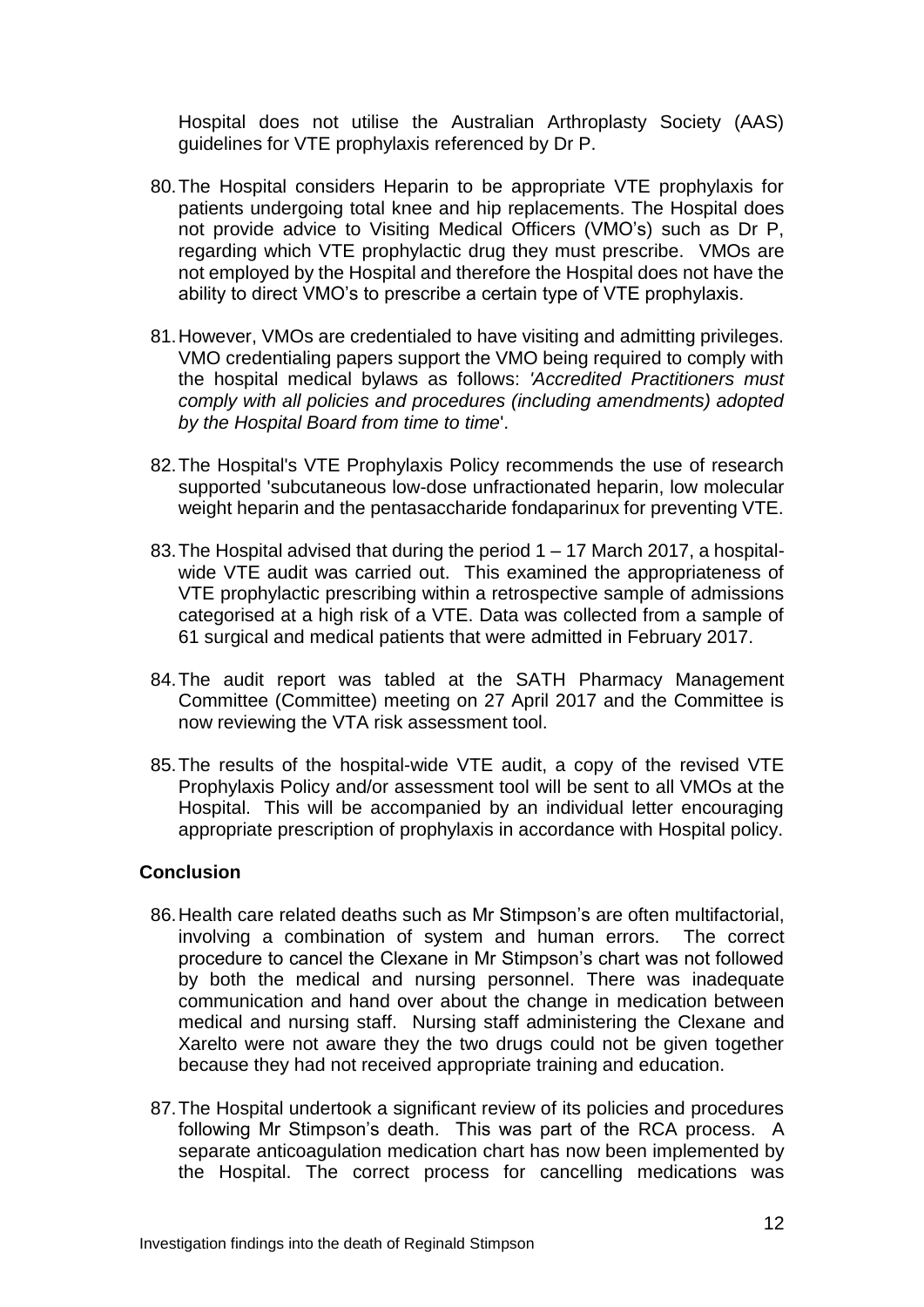communicated to VMO groups at the Hospital on 15 July 2015, along with an example of a medication chart with a correctly cancelled medication.

- 88.The relevant nursing staff involved in the incident have now completed training in relation to anticoagulants and medication safety. Anticoagulation training has also been rolled out across the Hospital for all nursing and medical staff.
- 89.New policies have been introduced by the Hospital which aim to ensure (in particular) that nursing staff look up the medication if the action is not known. If two drugs have the same/ similar indication, nursing staff are now required to check that both are to be given. High risk drugs are no longer stored as extra stock on the ward/in treatment rooms.
- 90.No similar incidents have occurred at the Hospital since Mr Stimpson's death. Nursing and medical staff have expressed their regret about the incident.
- 91.Mr Stimpson's death highlights the differing schools of thought within the medical profession in relation to post-operative anticoagulation management.
- 92.The NHMRC Guidelines state that Aspirin is *not* recommended as the sole pharmacological agent for thromboprophylaxis following total knee replacement. The NHMRC Guidelines are not binding per-se but stipulate that recommendations should be followed subject to the judgement of clinicians caring for individual patients and patients' own preferences.
- 93.Dr P's clinical judgment was that Mr Stimpson was 'low risk of VTE'. Aspirin was recommended (as per the AAS Guidelines) and was therefore prescribed following his surgery.
- 94.On the other hand, the Hospital considered Mr Stimpson was at a 'high risk of VTE'. The Hospital follows the NHMRC Guidelines not the AAS Guidelines.
- 95.The NHMRC Guidelines and the AAS Guidelines differ in relation to the risk factors that may pre-dispose a person to VTE. The NHMRC Guidelines identify 'age' as a risk factor. The AAS Guidelines do not. The key factors in the AAS Guidelines are a documented history of PE or a family history of PE.
- 96. VMOs are not employed by the Hospital and therefore the Hospital does not have the authority to direct VMO's to prescribe a certain type of VTE prophylaxis. However, the Hospital does credential VMO's on the basis of their compliance with Hospital policy. VMO compliance with Hospital policy is a matter for the Hospital.
- 97. Even with the benefit of hindsight, it is difficult to say whether Mr Stimpson would have experienced DVT had his post-operative anticoagulation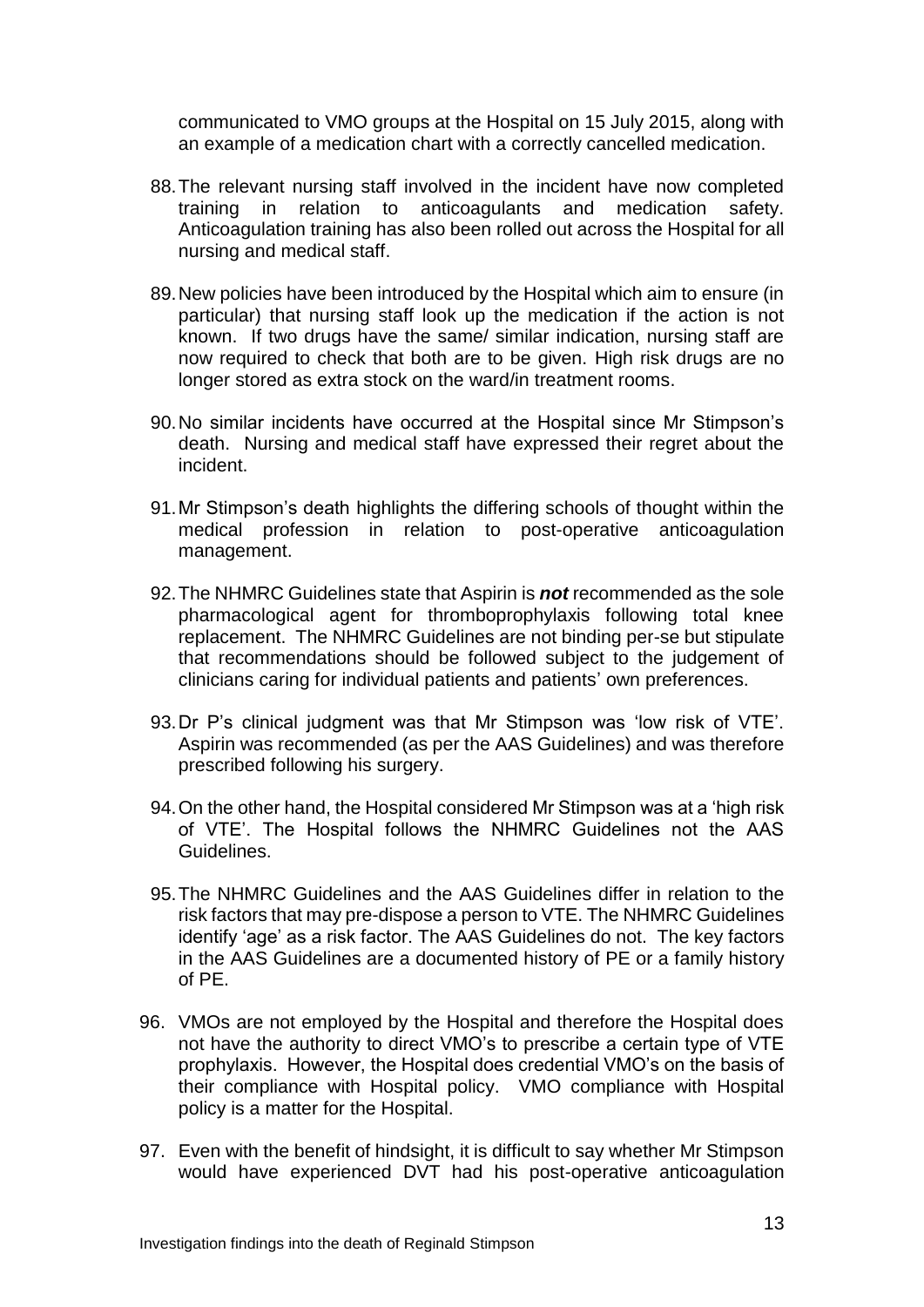management been different. It is also difficult to conclude that the subsequent medication error would not have still occurred.

- 98. There are clear differences of opinion between the respective organisations in relation to post-operative anticoagulation management. Fundamentally, the circumstances of Mr Stimpson's death involve a medication error. I therefore do not consider these differences could lead to any useful recommendation or comment to prevent deaths occurring in similar circumstances.
- 99. The focus of the coronial jurisdiction is to make the findings required to be made by section 45 of the *Coroners Act 2003* where possible.There is sufficient evidence to do so in the circumstances. In all the circumstances, I have decided it is not in the public interest to hold an inquest into Mr Stimpson's death.
- 100. The findings are published on the Queensland Coronial website. This may raise awareness about the potentially fatal outcome of medication errors in the hospital context. It will also highlight the differing approaches taken in relation to post-operative anticoagulation management.

# **Findings required by s. 45 of the** *Coroners Act 2003*

**Identity of the deceased -** Mr Reginald Stimpson

**How he died -** He was admitted to St Andrews Hospital Toowoomba on 16 March 2015 for an elective total knee replacement due to osteoarthritis. Postoperatively, he was provided with foot pumps, antibiotics and aspirin 300mg daily. According to independent advice, no therapeutic anticoagulation was provided.

> On 20 March 2015, a CT pulmonary angiogram confirmed bilateral pulmonary embolus in both upper lung lobes, with collapse in the lower lobes. Intra venous antibiotics were commenced. He was also commenced on anticoagulation at therapeutic doses - Clexane 80mg twice a day.

On 25 March 2015, Clexane was ordered to be changed to oral Xarelto another type of anticoagulant. The Clexane was not ceased once the Xarelto was commenced. Mr Stimpson received two inadvertent double ups of both medications. A MET was called on 27 March 2015 at 13:00 as he suddenly deteriorated with weakness of the right side and decreased consciousness.